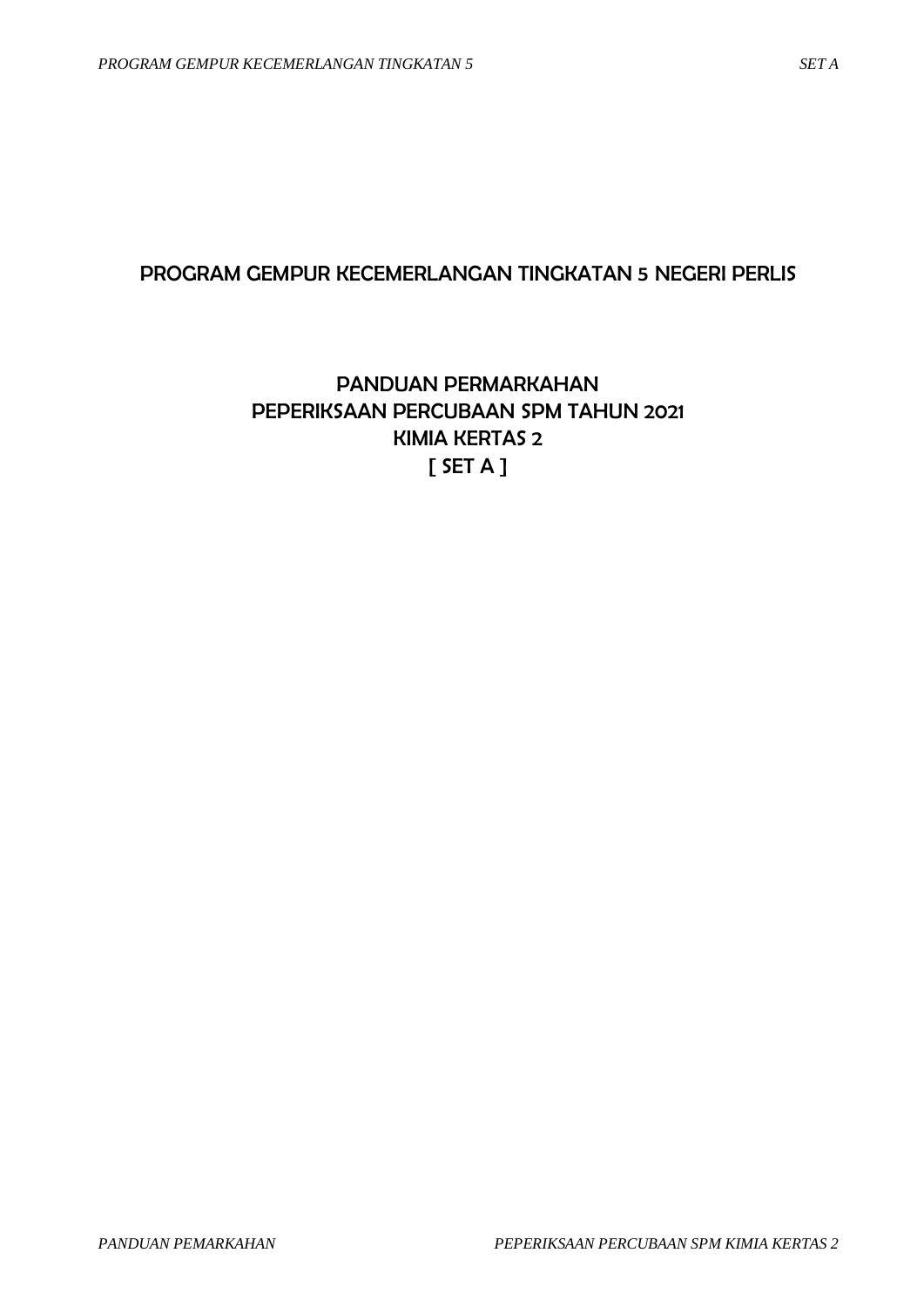| No. |     |      | Jawapan                                                                    | <b>Markah</b> |
|-----|-----|------|----------------------------------------------------------------------------|---------------|
|     |     |      | Answer                                                                     | <b>Marks</b>  |
| 1   | (a) | (i)  | zink/timah                                                                 |               |
|     |     |      | zinc/tin                                                                   |               |
|     |     | (ii) | 1. Atom asing/zink/timah yang berlainan saiz mengganggu susunan            |               |
|     |     |      | teratur kuprum/logam tulen.                                                |               |
|     |     |      | The foreign/zinc/tin atoms of different sizes disrupted the orderly        |               |
|     |     |      | arrangement of copper/pure metals.                                         |               |
|     |     |      | 2. Lapisan atom dalam aloi Y sukar menggelongsor di atas satu sama lain.   | $\mathbf{1}$  |
|     |     |      | The layer of atoms in an alloy $Y$ is difficult to slide over one another. |               |
|     | (b) | (i)  | silika // silikon dioksida // $SiO2$                                       |               |
|     |     |      | silica // silicon dioxide // $\text{SiO}_2$                                |               |
|     |     | (ii) | Takat lebur yang tinggi //                                                 |               |
|     |     |      | Tahan pada suhu tinggi // Rintangan terhadap haba //                       |               |
|     |     |      | Pekali pengembangan yang rendah                                            |               |
|     |     |      | High melting point $\mathcal N$                                            |               |
|     |     |      | Resist to thermal shocked //                                               |               |
|     |     |      | Low expansion coefficient                                                  |               |
|     |     |      | <b>JUMLAH / TOTAL</b>                                                      | 5             |

#### **BAHAGIAN A** *SECTION* A

| No.            |     |             | Jawapan                                                                                                                                                                                                                                                                                                                                                                                                                                                                                                                                                                          | <b>Markah</b> |
|----------------|-----|-------------|----------------------------------------------------------------------------------------------------------------------------------------------------------------------------------------------------------------------------------------------------------------------------------------------------------------------------------------------------------------------------------------------------------------------------------------------------------------------------------------------------------------------------------------------------------------------------------|---------------|
|                |     |             | Answer                                                                                                                                                                                                                                                                                                                                                                                                                                                                                                                                                                           | Marks         |
| $\overline{2}$ | (a) | (i)         | $CH_3 - (CH_2)_{14}$                                                                                                                                                                                                                                                                                                                                                                                                                                                                                                                                                             |               |
|                |     | (ii)        | Bahagian hidrofobik                                                                                                                                                                                                                                                                                                                                                                                                                                                                                                                                                              | 1             |
|                |     |             | Hydrophobic part                                                                                                                                                                                                                                                                                                                                                                                                                                                                                                                                                                 |               |
|                | (b) | (i)<br>(ii) | Sapuan yang lebih sekata meliputi kulit // dapat menembusi lapisan kulit<br>dengan lebih mudah // menghasilkan kesan lebih memuaskan pada kulit<br>[mana-mana jawapan yang munasabah]<br>Able to coat the skin more evenly $\mathcal N$ able to penetrate the skin more easily<br>// provide more satisfying result to skin<br>[any suitable answers]<br>Kerengsaan pada kulit // kerosakan buah pinggang // sistem saraf rosak<br>jika diserap dalam salur darah<br>Skin irritation // damage to the kidney // damage to the nervous system if<br>absorbed into the bloodstream | 1             |
|                | (c) |             | semikonduktor dan elektronik // tenaga dan elektrik // tekstil // perubatan //<br>pertanian // makanan<br>semiconductors and electronic // energy and electricity // textile // medical //<br>agriculture // food                                                                                                                                                                                                                                                                                                                                                                | 1             |
|                |     |             | <b>JUMLAH / TOTAL</b>                                                                                                                                                                                                                                                                                                                                                                                                                                                                                                                                                            | 5             |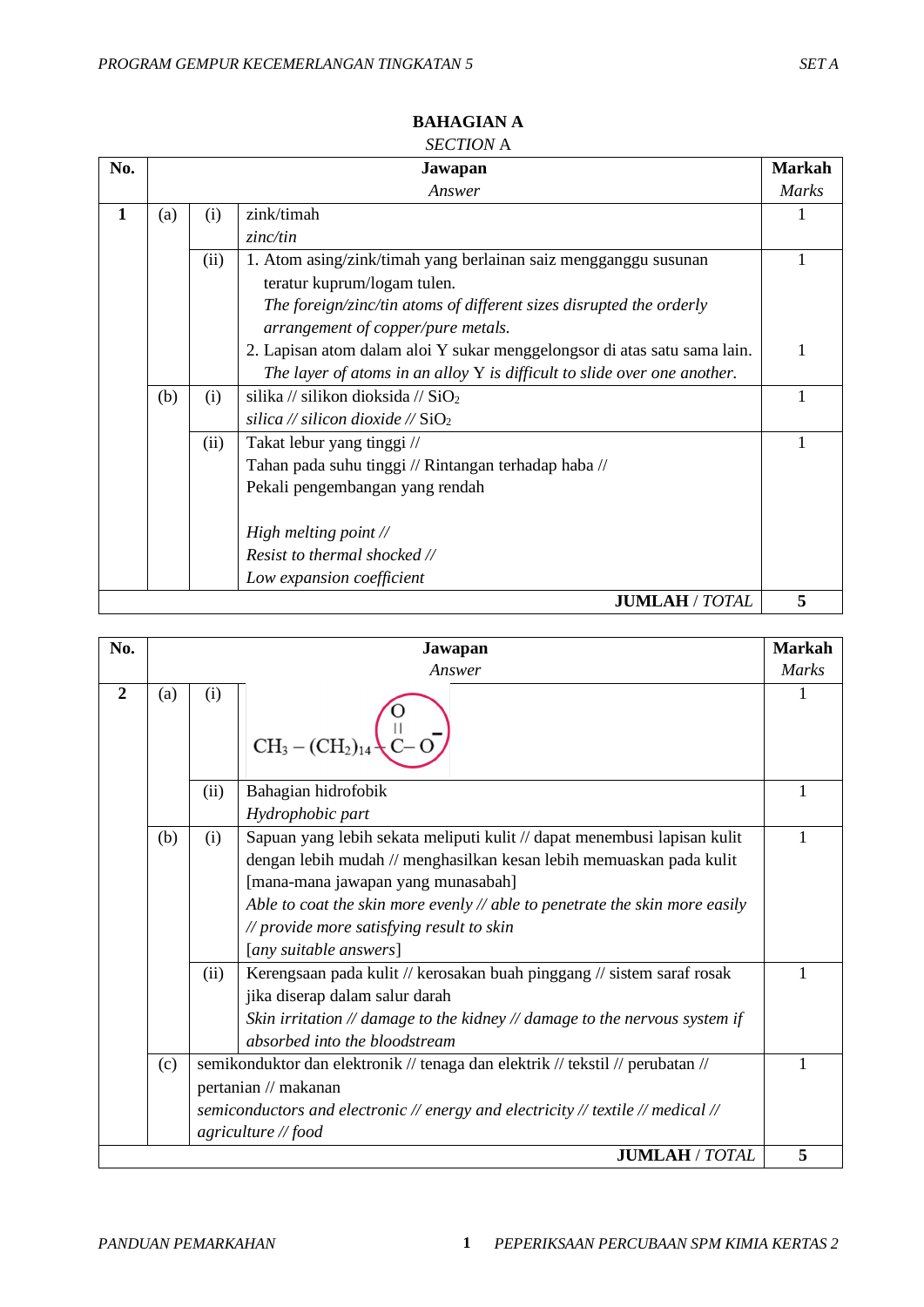| No. |     |       | Jawapan                                                           | <b>Markah</b> |
|-----|-----|-------|-------------------------------------------------------------------|---------------|
|     |     |       | Answer                                                            | <i>Marks</i>  |
| 3   | (a) |       | Proton, elektron dan neutron // Proton, electron and neutron      |               |
|     | (b) | (i)   | Atom-atom unsur yang sama dengan bilangan/nombor proton yang sama |               |
|     |     |       | tetapi bilangan neutron/nombor nukleon yang berbeza //            |               |
|     |     |       | Atoms of the same element with the same number of proton/proton   |               |
|     |     |       | number but different number of neutrons/nucleon numbers           |               |
|     |     | (ii)  | R dan $S$ // R and S                                              |               |
|     |     | (iii) | Kobalt-60 // Cobalt-60                                            |               |
|     | (c) | (i)   | 2.8.2                                                             |               |
|     |     | (ii)  |                                                                   |               |
|     |     |       | <b>JUMLAH / TOTAL</b>                                             | 6             |

| No.                     |     |                            |                                                                                                                                                                                                                          | Jawapan              |                       | <b>Markah</b>  |
|-------------------------|-----|----------------------------|--------------------------------------------------------------------------------------------------------------------------------------------------------------------------------------------------------------------------|----------------------|-----------------------|----------------|
|                         |     |                            |                                                                                                                                                                                                                          | Answer               |                       | <b>Marks</b>   |
| $\overline{\mathbf{4}}$ | (a) |                            | Formula kimia yang menunjukkan nisbah paling ringkas bagi bilangan atom<br>setiap jenis unsur dalam sebatian.<br>Chemical formula that shows the simplest ratio of the number of atoms of each<br>element in a compound. |                      |                       | 1              |
|                         | (b) | (i)                        | Kuprum<br>Copper:<br>$(40.25 - 32.25)$ g // 8.00 g // 8 g                                                                                                                                                                |                      |                       | 1              |
|                         |     |                            | Oksigen<br>Oxygen:<br>$(42.25 - 40.25)$ g // 2.00 g // 2 g                                                                                                                                                               |                      |                       | $\mathbf{1}$   |
|                         |     | (ii)                       | <b>Unsur</b><br><b>Element</b>                                                                                                                                                                                           | Kuprum<br>Copper     | Oksigen<br>Oxygen     |                |
|                         |     |                            | Bilangan mol<br>Number of moles                                                                                                                                                                                          | $8.00 = 0.125$<br>64 | $2.00 = 0.125$<br>16  | $\mathbf{1}$   |
|                         |     |                            | Nisbah teringkas<br>Simplest ratio                                                                                                                                                                                       | $\mathbf{1}$         | $\mathbf{1}$          | $\mathbf{1}$   |
|                         |     | (iii)                      | CuO                                                                                                                                                                                                                      |                      |                       | $\mathbf{1}$   |
|                         | (c) | diperoleh.<br>is obtained. | Proses pemanasan, penyejukan dan penimbangan diulang sehingga jisim tetap<br>The heating, cooling and weighing processes are repeated until a constant mass                                                              |                      |                       | $\mathbf{1}$   |
|                         |     |                            |                                                                                                                                                                                                                          |                      | <b>JUMLAH / TOTAL</b> | $\overline{7}$ |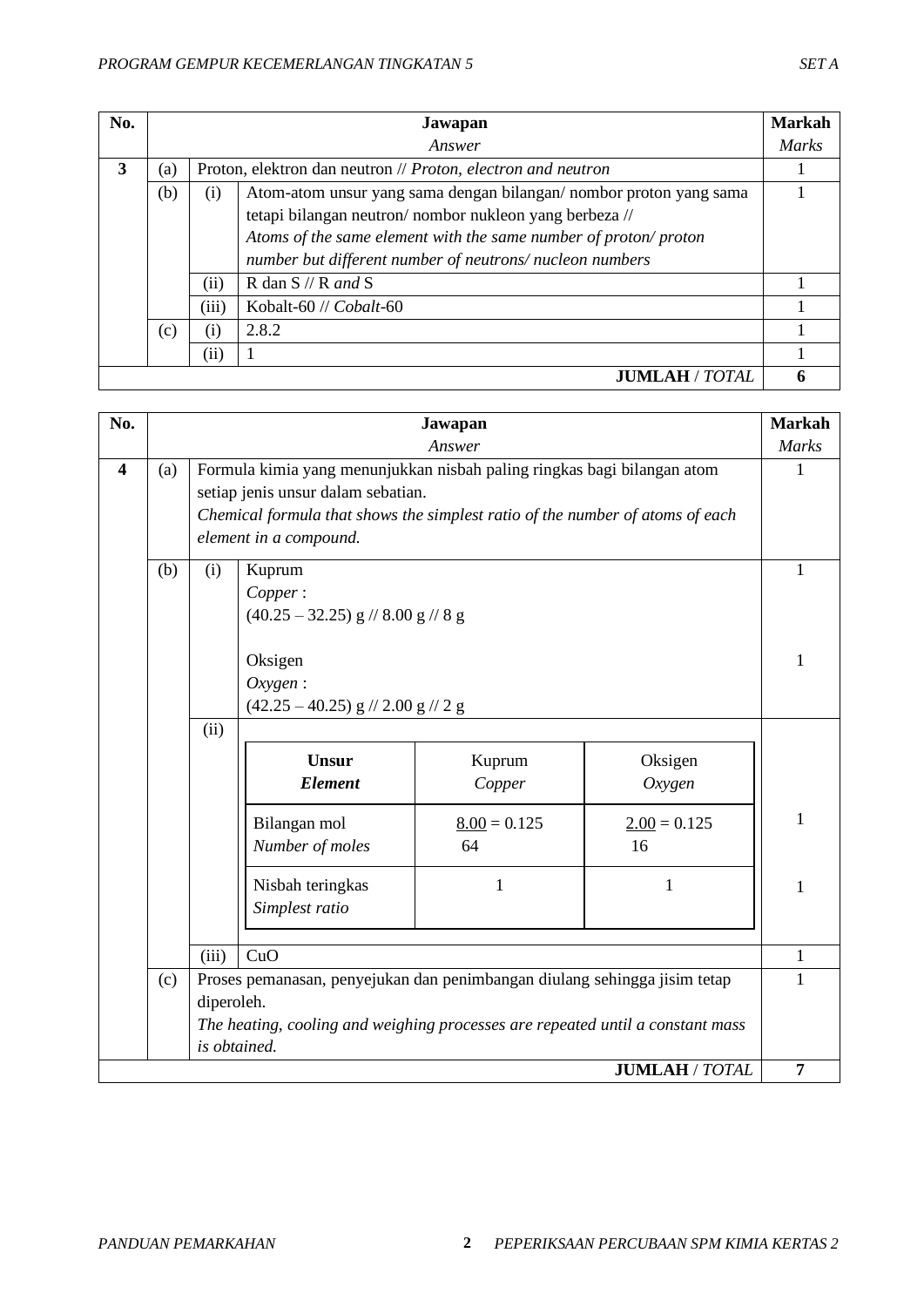| No. |              |      | Jawapan                                                                | <b>Markah</b> |
|-----|--------------|------|------------------------------------------------------------------------|---------------|
|     |              |      | Answer                                                                 | <b>Marks</b>  |
| 5   | (a)          | (i)  | Etena                                                                  |               |
|     |              |      | Ethene                                                                 |               |
|     |              | (ii) | Н<br>Н                                                                 | 1             |
|     |              |      | $H-C=C-H$                                                              |               |
|     | (b)          | (i)  | Larutan kalium dikromat(VI)// Larutan kalium manganat(VII)             |               |
|     |              |      | Potassium dichromate(VI) solution // Potassium manganate(VII) solution |               |
|     |              | (ii) | Jingga kepada hijau// Ungu kepada tidak berwarna                       |               |
|     |              |      | Orange to green // Purple to colourless                                |               |
|     | (c)          | (i)  | Polietena// Politena                                                   | 1             |
|     |              |      | Polyethene// Polythene                                                 |               |
|     |              | (ii) | H<br>н                                                                 |               |
|     | $\mathbf{d}$ |      | Minyak $Z$ // Oil Z.                                                   |               |
|     |              |      | Peratus lemak tepu yang lebih tinggi // Kurang pengoksidaan berlaku.   |               |
|     |              |      | Percentage of saturated fat is higher // Less oxidation occurred.      |               |
|     |              |      | <b>JUMLAH / TOTAL</b>                                                  | 8             |

| No. |     |               | Jawapan                                                                               | <b>Markah</b> |
|-----|-----|---------------|---------------------------------------------------------------------------------------|---------------|
|     |     |               | Answer                                                                                | <b>Marks</b>  |
| 6   | (a) | (i)           | A: Asid hidroklorik // Asid nitrik //                                                 | 1             |
|     |     |               | Hydrochloric acid // Nitric acid                                                      |               |
|     |     |               | $B: Asid etanoik \, // Ethanoic acid$                                                 | 1             |
|     |     | (ii)          | Asid A mengion/bercerai lengkap dalam air untuk menghasilkan ion H <sup>+</sup>       | 1             |
|     |     |               | dengan kepekatan yang lebih tinggi.//                                                 |               |
|     |     |               | Acid A ionises/dissociates completely in water to produce higher                      |               |
|     |     |               | concentration of $H^+$ ions.                                                          |               |
|     |     |               | Asid B mengion/bercerai separa dalam air untuk menghasilkan ion $H^+$                 | 1             |
|     |     |               | dengan kepekatan yang lebih rendah.//                                                 |               |
|     |     |               | Acid B ionises/dissociates partially in water to produce lower                        |               |
|     |     |               | concentration of $H^+$ ions.                                                          |               |
|     |     |               | Semakin tinggi kepekatan ion H <sup>+</sup> , semakin rendah nilai pH.//              | 1             |
|     |     |               | The higher the concentration of $H^+$ ions, the lower the pH value.                   |               |
|     |     | (iii)         | $[H^+] = 10^{-1}$ mol dm <sup>-3</sup> // 0.1 mol dm <sup>-3</sup>                    | $\mathbf{1}$  |
|     | (b) |               | $HCl + NaOH \rightarrow NaCl + H2O$ //                                                | $\mathbf{1}$  |
|     |     |               | $HNO3 + NaOH \rightarrow NaNO3 + H2O$                                                 |               |
|     |     |               | <i>Note</i> : Jawapan yang sepadan dengan nama asid A di (a)(i).                      |               |
|     | (c) | $Ya$ // $Yes$ |                                                                                       | 1             |
|     |     |               | Kepekatan ion $H^+$ dalam asid sulfurik adalah dua kali ganda kepekatan ion $H^+$     | 1             |
|     |     |               | dalam asid A.//                                                                       |               |
|     |     |               | The concentration of $H^+$ ions in sulphuric acid is twice the concentration of $H^+$ |               |
|     |     |               | ions in acid A.                                                                       |               |
|     |     |               | <b>JUMLAH / TOTAL</b>                                                                 | 9             |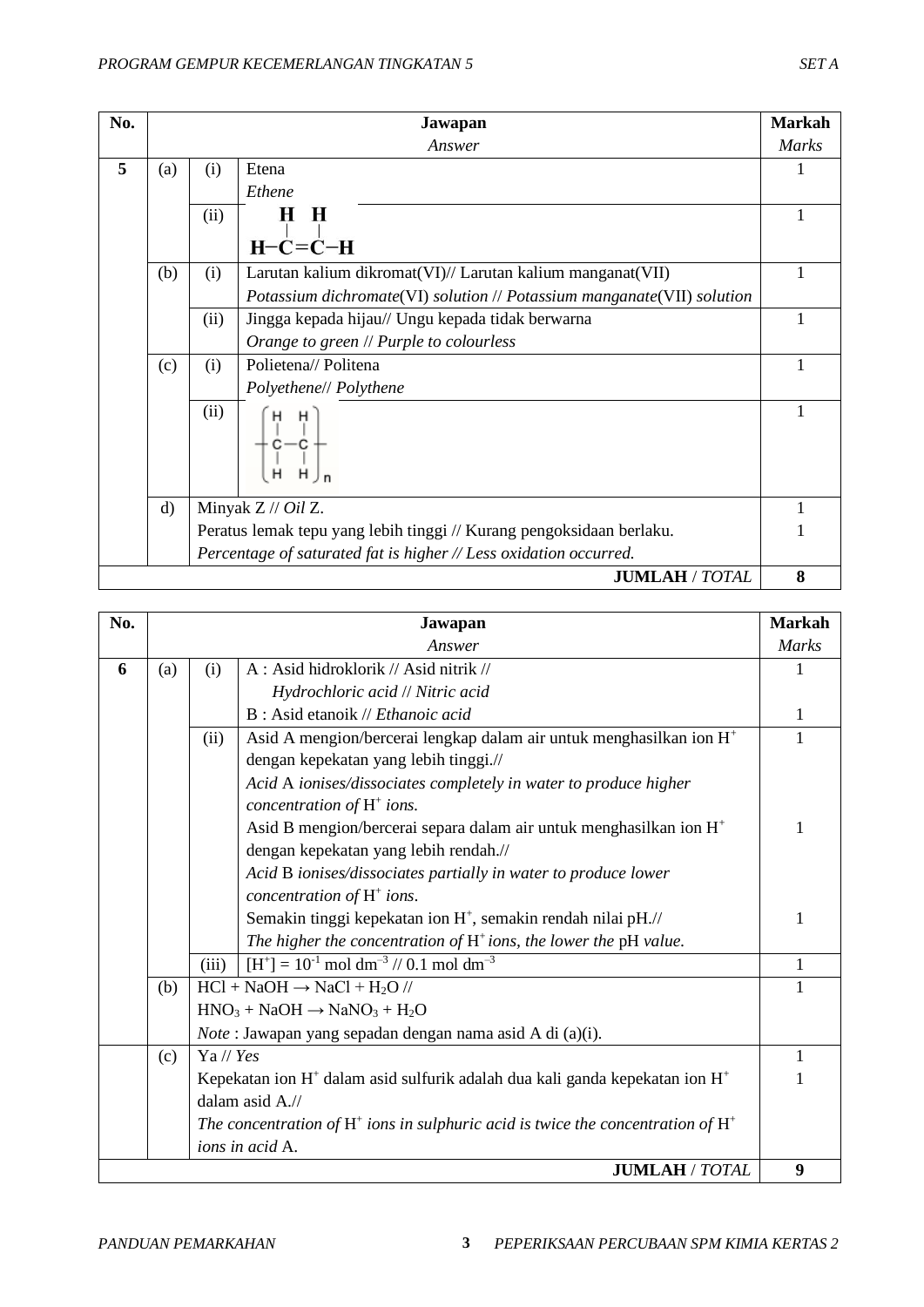| No. |     | Jawapan                                                                                                                                                                                                                                                                                                                                                                                                                                                                                  | <b>Markah</b> |  |
|-----|-----|------------------------------------------------------------------------------------------------------------------------------------------------------------------------------------------------------------------------------------------------------------------------------------------------------------------------------------------------------------------------------------------------------------------------------------------------------------------------------------------|---------------|--|
|     |     | Answer                                                                                                                                                                                                                                                                                                                                                                                                                                                                                   | <b>Marks</b>  |  |
|     | (a) | Haba terbebas apabila metanol terbakar lengkap dalam udara menghasilkan<br>karbon dioksida dan air //<br>Tindak balas eksotermik //<br>Kandungan tenaga dalam bahan tindak balas lebih tinggi berbanding hasil tindak<br>balas // 728 kJ haba dibebaskan<br>Heat released when methanol burns completely in air to produce carbon dioxide<br>and water $\mathcal{N}$<br>Exothermic reaction //<br>Energy content in the reactant is higher than the product $// 728$ KJ heat is released |               |  |
|     | (b) | Rajah berfungsi / Functional diagram                                                                                                                                                                                                                                                                                                                                                                                                                                                     | $1 + 1$       |  |
|     |     | Berlabel / Labels                                                                                                                                                                                                                                                                                                                                                                                                                                                                        |               |  |
|     |     | <b>Termometer</b><br>Penghadang angin<br>hermometer<br>Wind shield<br>Bekas kuprum<br>Copper can<br>Air<br>water<br>Metanol<br>methanol<br>Blok kayu<br>Wooden block                                                                                                                                                                                                                                                                                                                     |               |  |
|     | (c) | $1.6$ // 0.05 mol<br>(i)                                                                                                                                                                                                                                                                                                                                                                                                                                                                 | 1             |  |
|     |     | 32<br>Perubahan haba = $(728 \times 0.05)$ kJ // 36.4 kJ // 36 400 J<br>Heat change                                                                                                                                                                                                                                                                                                                                                                                                      | 1             |  |
|     |     | $36\,400 = 200 \times 4.2 \times \theta$<br>(ii)                                                                                                                                                                                                                                                                                                                                                                                                                                         |               |  |
|     |     | $=$ $($ 36400 $)$ °C // 43.3 °C<br>θ                                                                                                                                                                                                                                                                                                                                                                                                                                                     | 1             |  |
|     | (d) | $200 \times 4.2$<br>Guna penghadang angin // jangan gunakan kasa dawai // guna bekas kuprum yang<br>nipis // kacau air dengan termometer // timbang pelita dengan segera sebelum dan<br>selepas pembakaran<br>Use windshield $\#$ never use wire gauze $\#$ use thin copper can $\#$ water is stirred<br>with thermometer // weigh the spirit lamp immediately before and after burning                                                                                                  | 1             |  |
|     | (e) | Bilangan atom karbon per molekul dalam butanol lebih tinggi                                                                                                                                                                                                                                                                                                                                                                                                                              | 1             |  |
|     |     | Number of carbon atoms per molecule in butanol is higher                                                                                                                                                                                                                                                                                                                                                                                                                                 |               |  |
|     |     | Lebih banyak karbon dioksida dan air dihasilkan                                                                                                                                                                                                                                                                                                                                                                                                                                          | 1             |  |
|     |     | More carbon dioxide and water are produced                                                                                                                                                                                                                                                                                                                                                                                                                                               |               |  |
|     |     | Lebih banyak haba dibebaskan                                                                                                                                                                                                                                                                                                                                                                                                                                                             | 1             |  |
|     |     | More heat is released<br><b>JUMLAH / TOTAL</b>                                                                                                                                                                                                                                                                                                                                                                                                                                           | 10            |  |
|     |     |                                                                                                                                                                                                                                                                                                                                                                                                                                                                                          |               |  |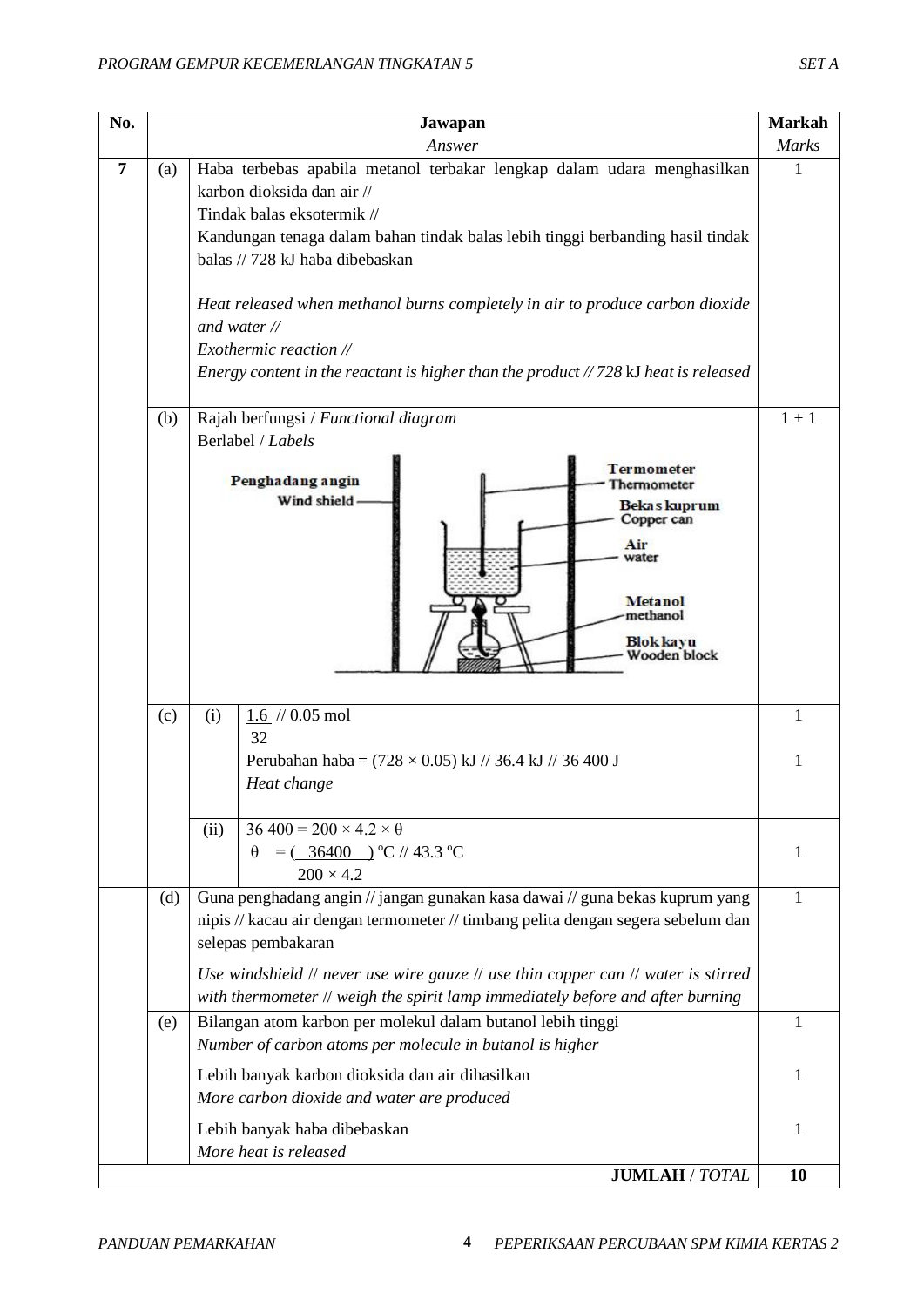| No. |     |      | Jawapan                                                                                                                                            | <b>Markah</b> |
|-----|-----|------|----------------------------------------------------------------------------------------------------------------------------------------------------|---------------|
|     |     |      | Answer                                                                                                                                             | <b>Marks</b>  |
| 8   | (a) |      | Isi padu gas hidrogen yang terbebas bahagi masa                                                                                                    | $\mathbf{1}$  |
|     |     |      | The volume of hydrogen gas released divided by time                                                                                                |               |
|     | (b) | (i)  | Sama // V $cm3$                                                                                                                                    | 1             |
|     |     |      | Same // V cm <sup>3</sup>                                                                                                                          |               |
|     |     |      |                                                                                                                                                    |               |
|     |     |      | Bilangan mol asid hidroklorik dalam kedua-dua eksperimen adalah sama //<br>The number of mol of hydrochloric acid in both experiments are the same | 1             |
|     |     |      |                                                                                                                                                    |               |
|     |     | (ii) | Isipadu gas/cm <sup>3</sup>                                                                                                                        |               |
|     |     |      | Volume of gas/ cm <sup>3</sup>                                                                                                                     |               |
|     |     |      | п<br>v                                                                                                                                             |               |
|     |     |      |                                                                                                                                                    |               |
|     |     |      |                                                                                                                                                    |               |
|     |     |      |                                                                                                                                                    |               |
|     |     |      | Masa/s<br>Time/s                                                                                                                                   | 1             |
|     |     |      |                                                                                                                                                    |               |
|     |     |      | Lengkung yang betul dan berlabel<br>Correct curve and label                                                                                        |               |
|     | (c) | (i)  | Eksperimen II                                                                                                                                      | $\mathbf{1}$  |
|     |     |      | Experiment II                                                                                                                                      |               |
|     |     | (ii) | Kepekatan asid hidroklorik eksperimen II lebih tinggi daripada eksperimen                                                                          | 1             |
|     |     |      | I// bilangan ion hidrogen per unit isipadu eksperimen II lebih tinggi                                                                              |               |
|     |     |      | daripada eksperimen I //                                                                                                                           |               |
|     |     |      | The concentration of hydrochloric acid in experiment II is higher than                                                                             |               |
|     |     |      | experimen $I$ // the number of hydrogen ion per unit volume in experiment $II$                                                                     |               |
|     |     |      | is higher than experimen I                                                                                                                         |               |
|     |     |      | Frekuensi pelanggaran antara ion hidrogen dan atom zink dalam<br>eksperimen II lebih tinggi//                                                      | $\mathbf{1}$  |
|     |     |      | The frequency of collision of hydrogen ions and zinc atoms in experiment                                                                           |               |
|     |     |      | $II$ is higher                                                                                                                                     |               |
|     |     |      | Frekuensi pelanggaran berkesan dalam eksperimen II lebih tinggi//                                                                                  | 1             |
|     |     |      | The frequency of effective collision in experiment $\Pi$ is higher                                                                                 |               |
|     | (d) |      | Isipadu karbon dioksida / cm²                                                                                                                      |               |
|     |     |      | Volume of carbon dioxide/cm <sup>3</sup>                                                                                                           |               |
|     |     |      |                                                                                                                                                    |               |
|     |     |      | С                                                                                                                                                  | 1             |
|     |     |      | Eksperimen A<br>Experiment A                                                                                                                       |               |
|     |     |      | в                                                                                                                                                  | 1             |
|     |     |      |                                                                                                                                                    |               |
|     |     |      |                                                                                                                                                    |               |
|     |     |      | Masa/s                                                                                                                                             |               |
|     |     |      | Time/s                                                                                                                                             |               |
|     |     |      |                                                                                                                                                    |               |
|     |     |      | <b>JUMLAH / TOTAL</b>                                                                                                                              | 10            |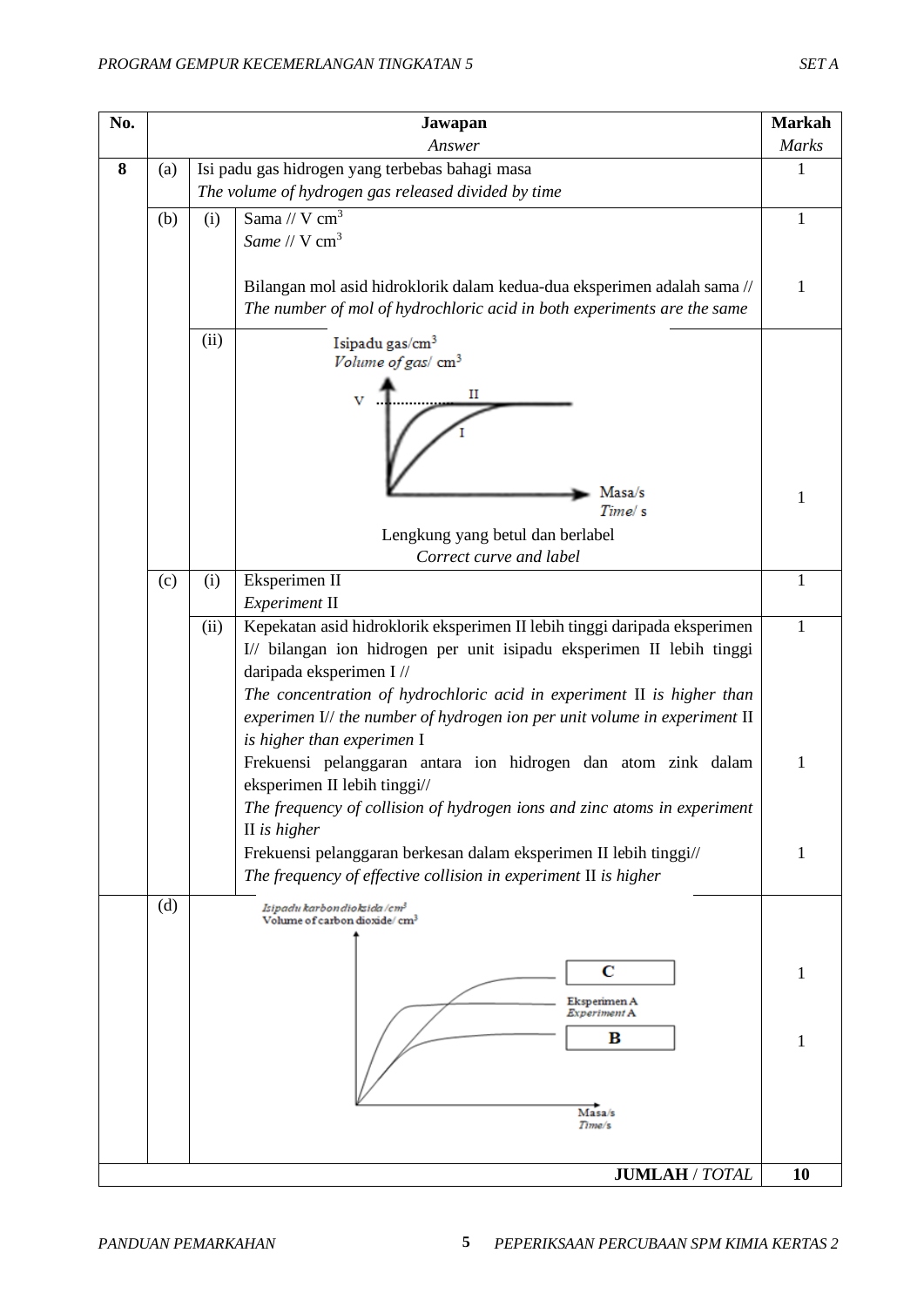| No. |     |       | ,,,,,,,,,,,,,,<br>Jawapan                                                                                                  | <b>Markah</b>  |
|-----|-----|-------|----------------------------------------------------------------------------------------------------------------------------|----------------|
|     |     |       | Answer                                                                                                                     | Marks          |
| 9   | (a) | (i)   | [Able to state the position of element P in the Periodic Table of Element<br>and give the reason correctly]                |                |
|     |     |       | Answer:<br>Kumpulan 17 // Group 17                                                                                         | 1              |
|     |     |       | Atom P mempunyai 7 elektron valens // Atom P has 7 valence electrons                                                       | $\mathbf{1}$   |
|     |     |       | Kala 2 // Period 2                                                                                                         | 1              |
|     |     |       | Atom P mempunyai 2 petala terisi elektron // Atom P has 2 shells<br>occupied with electrons                                | 1              |
|     |     |       | <b>Subtotal</b>                                                                                                            | $\overline{4}$ |
|     |     | (ii)  | [Able to write and balance the chemical equation correctly]                                                                |                |
|     |     |       | 1. Formula bahan dan hasil tindak balas betul //                                                                           | 1              |
|     |     |       | Correct formulae of reactants and products                                                                                 |                |
|     |     |       | 2. Persamaan seimbang // Balance equation                                                                                  | $\mathbf{1}$   |
|     |     |       | Answer:                                                                                                                    |                |
|     |     |       | $4Fe + 3Q_2 \rightarrow 2Fe_2Q_3$ // $4Fe + 3Cl_2 \rightarrow 2Fe_2Cl_3$                                                   |                |
|     |     |       | <b>Subtotal</b>                                                                                                            | $\overline{2}$ |
|     |     | (iii) | [Able to state element P more reactive than element Q and explain why<br>element P more reactive than element Q correctly] |                |
|     |     |       | Sample answer:                                                                                                             |                |
|     |     |       | 1. Unsur P lebih reaktif daripada unsur $Q$ // Element P is more reactive<br>than element Q                                | 1              |
|     |     |       | 2. Saiz atom P lebih kecil // Atomic size of P is smaller                                                                  | 1              |
|     |     |       | 3. Daya tarikan nukleus atom P ke atas elektron lebih kuat //.                                                             | $\mathbf{1}$   |
|     |     |       | The nucleus force of attraction atom P towards electrons become<br>stronger                                                |                |
|     |     |       | 4. Atom P lebih senang menerima elektron // Atom P easier to accept /<br>gain electron                                     | 1              |
|     |     |       | Subtotal                                                                                                                   | 4              |
|     | (b) | (i)   | [Able to describe the formation of chemical bond between element of                                                        |                |
|     |     |       | magnesium and oxygen in magnesium oxide correctly]                                                                         |                |
|     |     |       |                                                                                                                            |                |
|     |     |       | Sample answer:                                                                                                             |                |
|     |     |       | 1. Atom magnesium mempunyai susunan elektron 2.8.2 //                                                                      | 1              |
|     |     |       | Magnesium atom has an electron arrangement of 2.8.2                                                                        |                |
|     |     |       | 2. Atom oksigen mempunyai susunan elektron 2.6 //                                                                          | 1              |
|     |     |       | Oxygen atom has electron arrangement of 2.6                                                                                |                |
|     |     |       | 3. Untuk mencapai susunan elektron oktet yang stabil //                                                                    | 1              |
|     |     |       | To achieve stable octet electrons arrangement                                                                              |                |
|     |     |       | 4. Atom magnesium menderma/melepaskan dua elektron dan                                                                     | 1              |
|     |     |       | membentuk ion magnesium / $Mg^{2+}$ // Magnesium atom donate/                                                              |                |
|     |     |       | release two electrons to form magnesium ion / $Mg^{2+}$                                                                    |                |
|     |     |       | 5. Atom oksigen menerima dua elektron membentuk ion oksida $O^{2-}$ //                                                     | 1              |
|     |     |       | Oxygen atom accept/gain two electrons to form oxide/ $O2$ ion                                                              |                |

## **BAHAGIAN B**

### *SECTION B*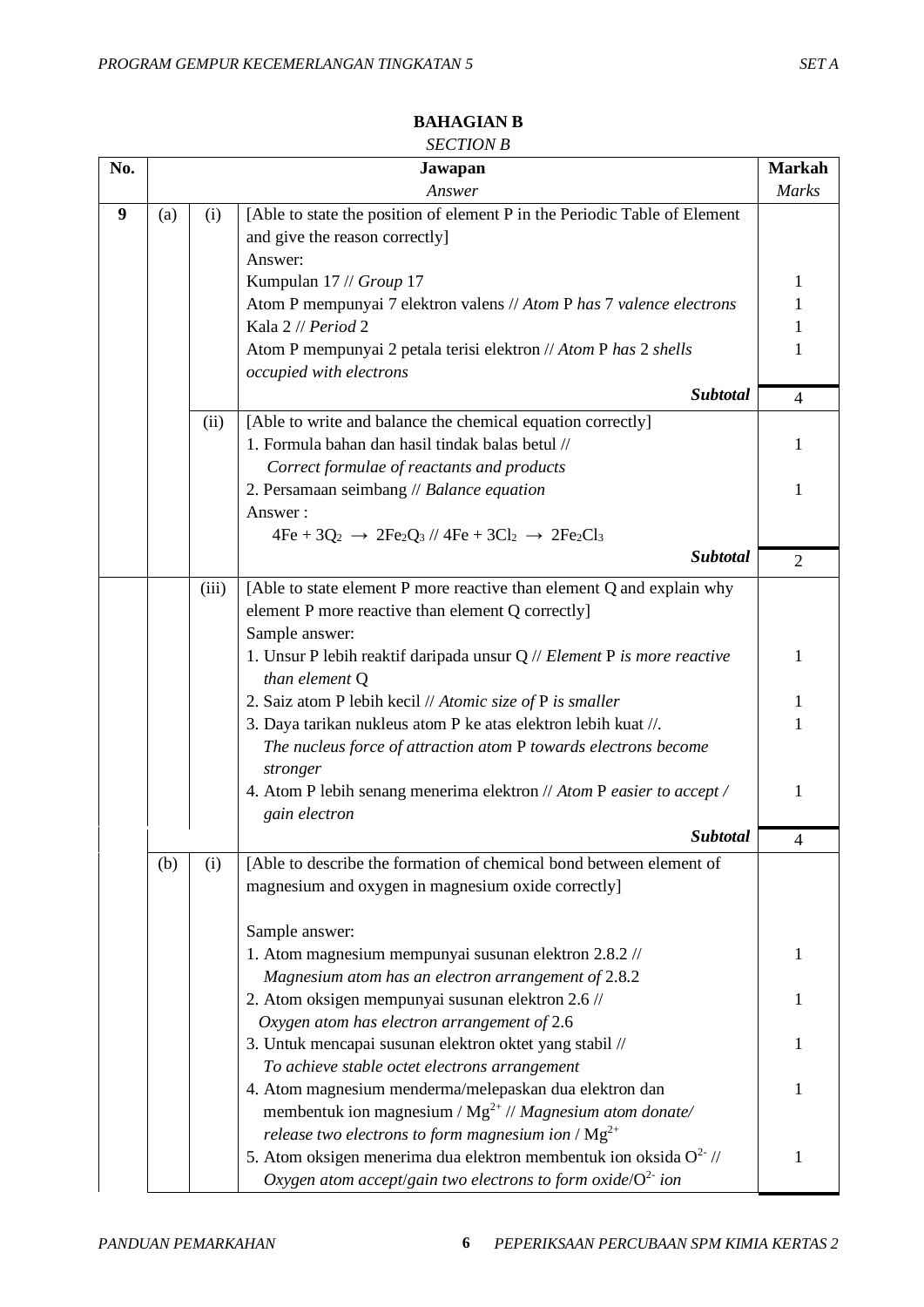|      | 6. Ion magnesium / $Mg^{2+}$ dan ion oksida/ $O^2$ tertarik oleh daya         |    |
|------|-------------------------------------------------------------------------------|----|
|      | tarikan elektrostatik membentuk sebatian ion MgO //                           |    |
|      | Magnesium / $Mg^{2+}$ ion and oxide / $O^{2-}$ ion attracted by electrostatic |    |
|      | force to form ionic compound MgO                                              |    |
|      | <b>Subtotal</b>                                                               | 6  |
| (ii) | [Able to explain why magnesium oxide exist as solid at room                   |    |
|      | temperature correctly]                                                        |    |
|      | Sample answer:                                                                |    |
|      | 1. Takat lebur magnesium oksida lebih tinggi daripada suhu bilik //           |    |
|      | Melting point of magnesium oxide higher than room temperature                 |    |
|      | 2. Magnesium oksida terdiri daripada ion-ion //                               |    |
|      | Magnesium oxide consist of ions                                               |    |
|      | 3. Daya tarikan elektrostatik di antara ion-ion sangat kuat.//                |    |
|      | Electrostatic force between ions stronger                                     |    |
|      | 4. Banyak tenaga haba diperlukan untuk mengatasi daya ini //                  |    |
|      | A lot of heat energy required to overcome the force                           |    |
|      | <b>Subtotal</b>                                                               | 4  |
|      | <b>JUMLAH / TOTAL</b>                                                         | 20 |

| No. |     |      | Jawapan                                                                                           | <b>Markah</b>           |
|-----|-----|------|---------------------------------------------------------------------------------------------------|-------------------------|
|     |     |      | Answer                                                                                            | Marks                   |
| 10  | (a) |      | Pengoksidaan // oxidation                                                                         | 1                       |
|     |     |      | kehadiran oksigen / udara // presence of oxygen / air                                             | $\mathbf{1}$            |
|     |     |      | Rendam potongan pir dalam jus limau / larutan garam // masukkan potongan pir                      | 1                       |
|     |     |      | dalam beg plastik / bekas kedap udara                                                             |                         |
|     |     |      | [mana-mana jawapan yang sesuai]                                                                   |                         |
|     |     |      | Soak pieces of pear in lemon juice/table salt solution//place pieces of pear in                   |                         |
|     |     |      | vacuum packed plastic bag / container                                                             |                         |
|     |     |      | [any suitable answer]                                                                             |                         |
|     |     |      | <b>Subtotal</b>                                                                                   | $\overline{\mathbf{3}}$ |
|     | (b) | (i)  | $H_2O_2 = 0$                                                                                      |                         |
|     |     |      | $2(+1) + 2x = 0$                                                                                  |                         |
|     |     |      | $x = -1$                                                                                          | $\mathbf{1}$            |
|     |     |      | Agen pengoksidaan : hidrogen peroksida, H <sub>2</sub> O <sub>2</sub>                             | $\mathbf{1}$            |
|     |     |      | Oxidising agent : hydrogen peroxide, $H_2O_2$                                                     |                         |
|     |     |      | Hidrogen peroksida, H <sub>2</sub> O <sub>2</sub> terima elektron membentuk air, H <sub>2</sub> O | 1                       |
|     |     |      | Hydrogen peroxide, $H_2O_2$ gains electron to form water, $H_2O$                                  |                         |
|     |     |      |                                                                                                   |                         |
|     |     |      | Agen penurunan : ion iodida, I                                                                    | $\mathbf{1}$            |
|     |     |      | Reducing agent : iodide ion, $\Gamma$                                                             |                         |
|     |     |      | Ion iodida, I hilang elektron membentuk iodin, I2                                                 | 1                       |
|     |     |      | Iodide ion loses electron to form iodine, $I_2$                                                   |                         |
|     |     | (ii) | Tindak balas pengoksidaan/Oxidation reaction : $2\Gamma \rightarrow I_2 + 2e$                     | 1                       |
|     |     |      | Tindak balas penurunan/Reduction reaction : $H_2O_2 + 2H^+ + 2e \rightarrow 2H_2O$                | 1                       |
|     |     |      | <b>Subtotal</b>                                                                                   | 7                       |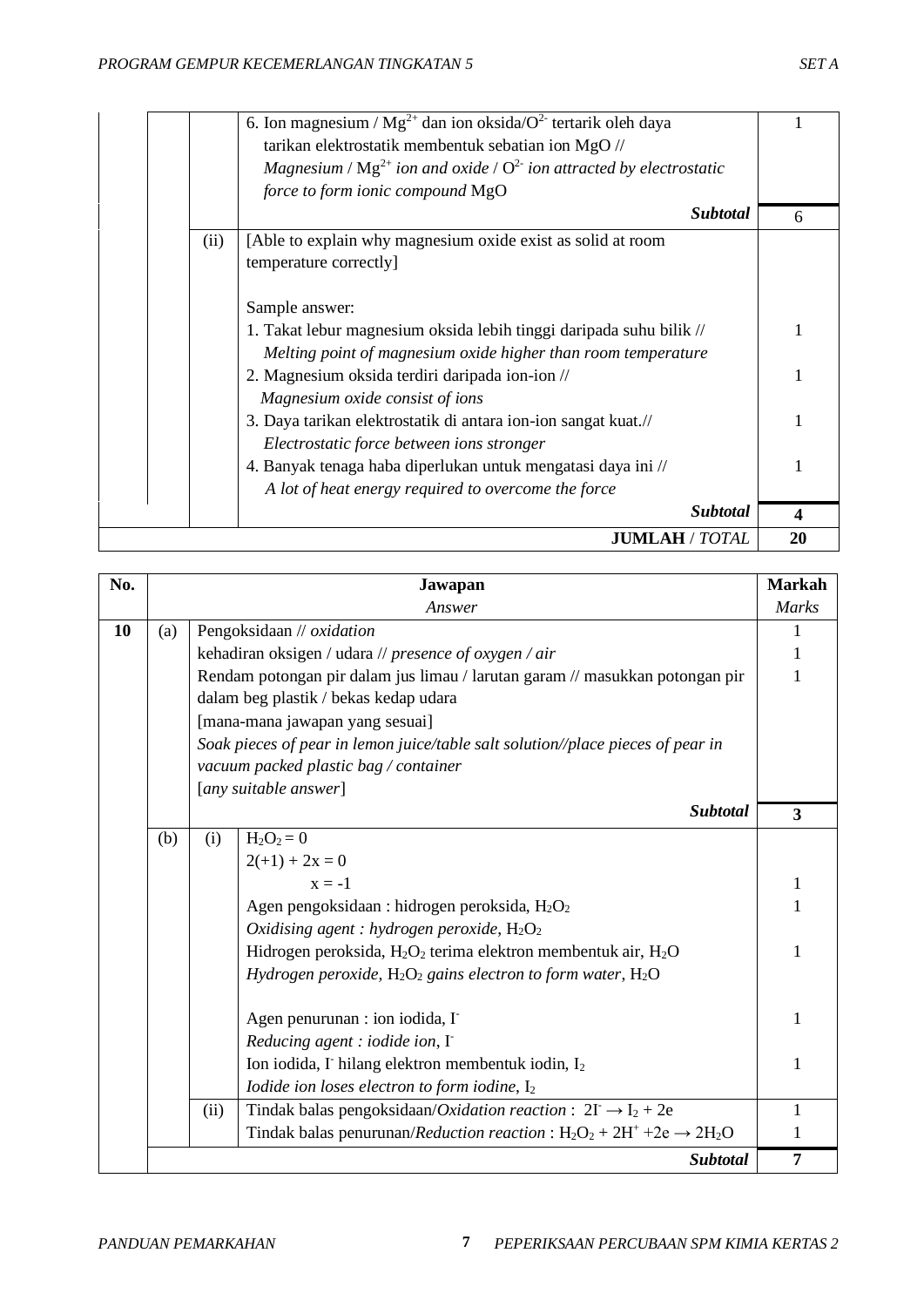| (c) | (i)  | Terminal negatif adalah zink // Zinc is a negative terminal                       |   |
|-----|------|-----------------------------------------------------------------------------------|---|
|     |      | kerana nilai $E^0$ bagi Zn lebih negatif. // because the $E^0$ value of zinc is   |   |
|     |      | more negative.                                                                    |   |
|     |      | Terminal positif adalah kuprum // Copper is a positive terminal                   |   |
|     |      | kerana nilai $E^0$ bagi Cu lebih positif. // because the $E^0$ value of copper is |   |
|     |      | more positive.                                                                    |   |
|     | (ii) | $Zn(p)$ $Zn^{2+}(ak)$ $CU^{2+}(ak)$ $Cu(p)$                                       |   |
|     |      | $Zn(s)$ $Zn^{2+}(aq)$ $Cu^{2+}(aq)$ $Cu(s)$                                       |   |
|     |      | $E^0_{self-cell} = (+0.34) - (-0.76) = +1.10V$                                    |   |
|     |      |                                                                                   |   |
|     |      | Subtotal                                                                          | 6 |
| (d) | (i)  | Ion kuprum(II) // $Copper(II)$ ion                                                |   |
|     |      | Logam Y ialah kuprum // Cu // Y <i>metal is copper</i>                            |   |
|     |      | Larutan X adalah larutan argentum nitrat // larutan $AgNO3$                       |   |
|     |      | The X solution is silver nitrate solution $//$ AgNO <sub>3</sub> solution         |   |
|     | (ii) | $Cu + 2Ag^+ \rightarrow Cu^{2+} + 2Ag$                                            |   |
|     |      | correct chemical formula for reactant and product                                 |   |
|     |      | Subtotal                                                                          | 4 |

# **BAHAGIAN C**

| No. |     |                                       | Jawapan                                                                                                |                                                                                                                                        | <b>Markah</b>  |
|-----|-----|---------------------------------------|--------------------------------------------------------------------------------------------------------|----------------------------------------------------------------------------------------------------------------------------------------|----------------|
|     |     |                                       | Answer                                                                                                 |                                                                                                                                        | <b>Marks</b>   |
| 11  | (a) | Pelarut/Solvent X: Air / Water<br>(i) |                                                                                                        |                                                                                                                                        |                |
|     |     |                                       | Pelarut/Solvent Y: Metilbenzena // propanon // Methylbenzene //                                        |                                                                                                                                        | 1              |
|     |     |                                       | propanone                                                                                              |                                                                                                                                        |                |
|     |     |                                       | <b>HCl dalam pelarut X</b><br>$HCl$ in solvent $X$                                                     | <b>HCl dalam pelarut Y</b><br><b>HCl</b> in solvent Y                                                                                  |                |
|     |     |                                       | Gas hidrogen terhasil<br>Hydrogen gas is produced                                                      | Tiada gas hidrogen terhasil<br>No hydrogen gas produced                                                                                | $1+1$          |
|     |     |                                       | HCl mengion dalam air<br>menghasilkan ion H <sup>+</sup><br>HCl ionises in water to form $H^+$<br>ions | HCl tidak mengion dalam<br>pelarut organik dan tiada ion H <sup>+</sup><br>HCl does not ionise in organic<br>solvent and no $H^+$ ions | $1+1$          |
|     |     |                                       | Menunjukkan sifat asid<br>Shows acidic properties                                                      | Tidak menunjukkan sifat asid<br>Cannot show acidic properties                                                                          | $1+1$          |
|     |     |                                       |                                                                                                        |                                                                                                                                        | max 5          |
|     |     |                                       |                                                                                                        | <b>Subtotal</b>                                                                                                                        | $\overline{7}$ |
|     |     | (ii)                                  | Tambah asid nitrik // Add nitric acid                                                                  |                                                                                                                                        | 1              |
|     |     |                                       | diikuti oleh larutan argentum nitrat // followed by silver nitrate                                     |                                                                                                                                        | 1              |
|     |     |                                       | solution                                                                                               |                                                                                                                                        |                |
|     |     |                                       | Mendakan putih terbentuk // White precipitate is formed                                                |                                                                                                                                        | 1              |
|     |     |                                       |                                                                                                        | <b>Subtotal</b>                                                                                                                        | 3              |